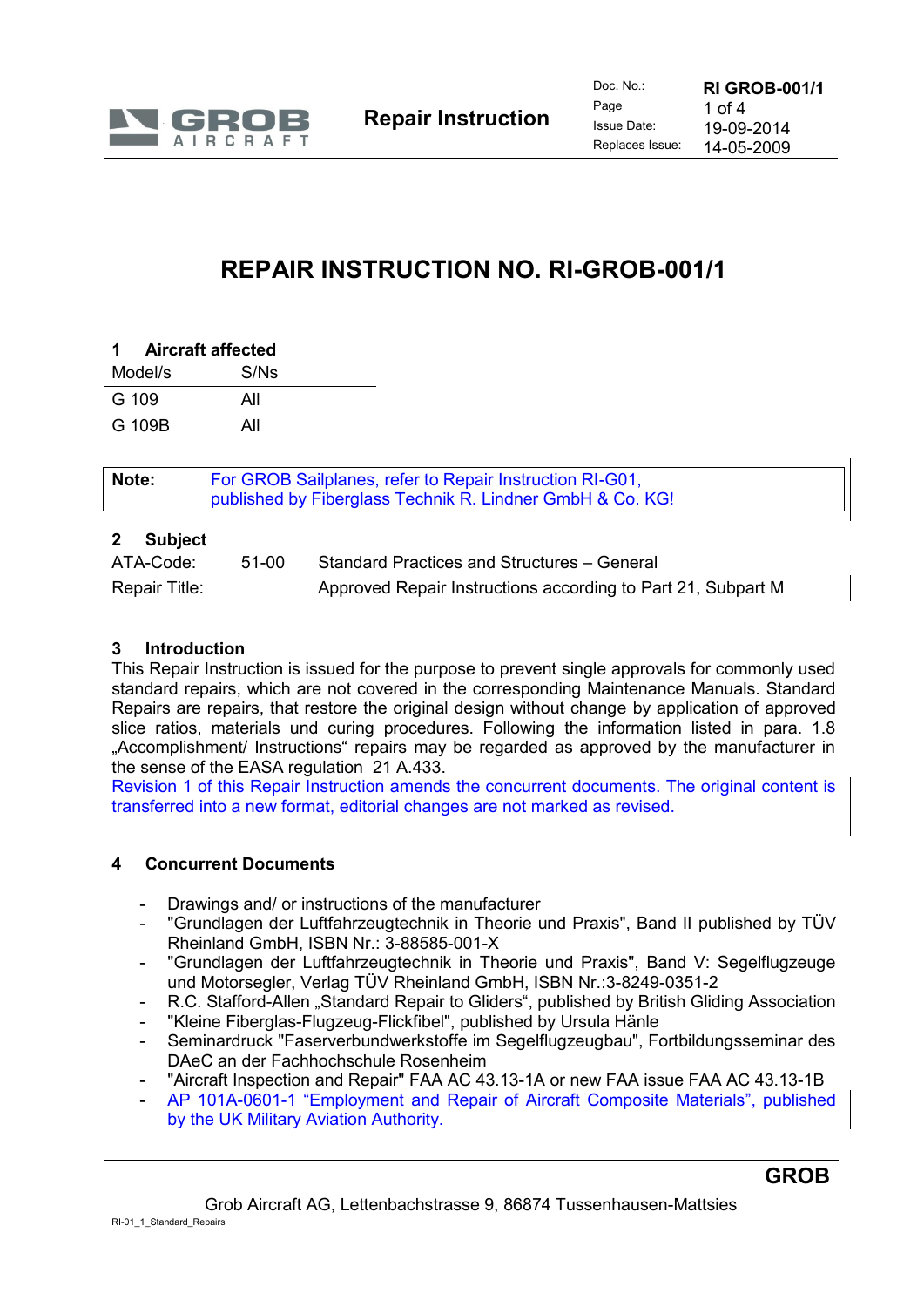

**Repair Instruction**

## **5 Approval Note**

The technical content of this document has been approved under the authority of EASA Design Organisation Approval No. EASA.21J.030.

The associated repair design has been approved under the authority of EASA Design Organisation Approval No. EASA.21J.030.

#### **6 Limitations**

Repairs of spar caps made from GFRP or CFRP are only permitted with instructions from the TC holder and using original material (composite material supplied by the manufacturer or the TC support organization).

Metal fittings and composite parts, which can be manufactured only in special moulds or device, which are required for a repair, may be purchased only by the manufacturer or the TC support organization

#### **7 Repair / Instructions**

#### **7.1 Required documents:**

- 7.1.1 For repairs on sailplanes and powered sailplanes the concurrent documents, as listed in paragraph 4, latest issue, are accepted as instructions for continued airworthiness and repairs in the sense of EASA part 21, subpart M.
- 7.1.2 In addition to this document the national legal regulations for maintenance and airworthiness review must be obeyed.

#### **7.2 Applicable splice ratios**

- 7.2.1 In addition to the information given in the Repair Instructions of the Maintenance Manuals this Repair Instruction gives additional information about applicable splice ratios to guarantee that the correct ratios are used during repairs.
- 7.2.2 The splice ratios are as follows:
	- glass cloth 50:1 (92110, 92125, 92140)
		- UD glass cloth 60:1 (92145, 92146)
	- glass roving 80:1
	- carbon cloth 100:1 (98141)
	- carbon roving 120:1
	- UD carbon cloth 120:1 (CC756)
	- aramide cloth (Kevlar) 60:1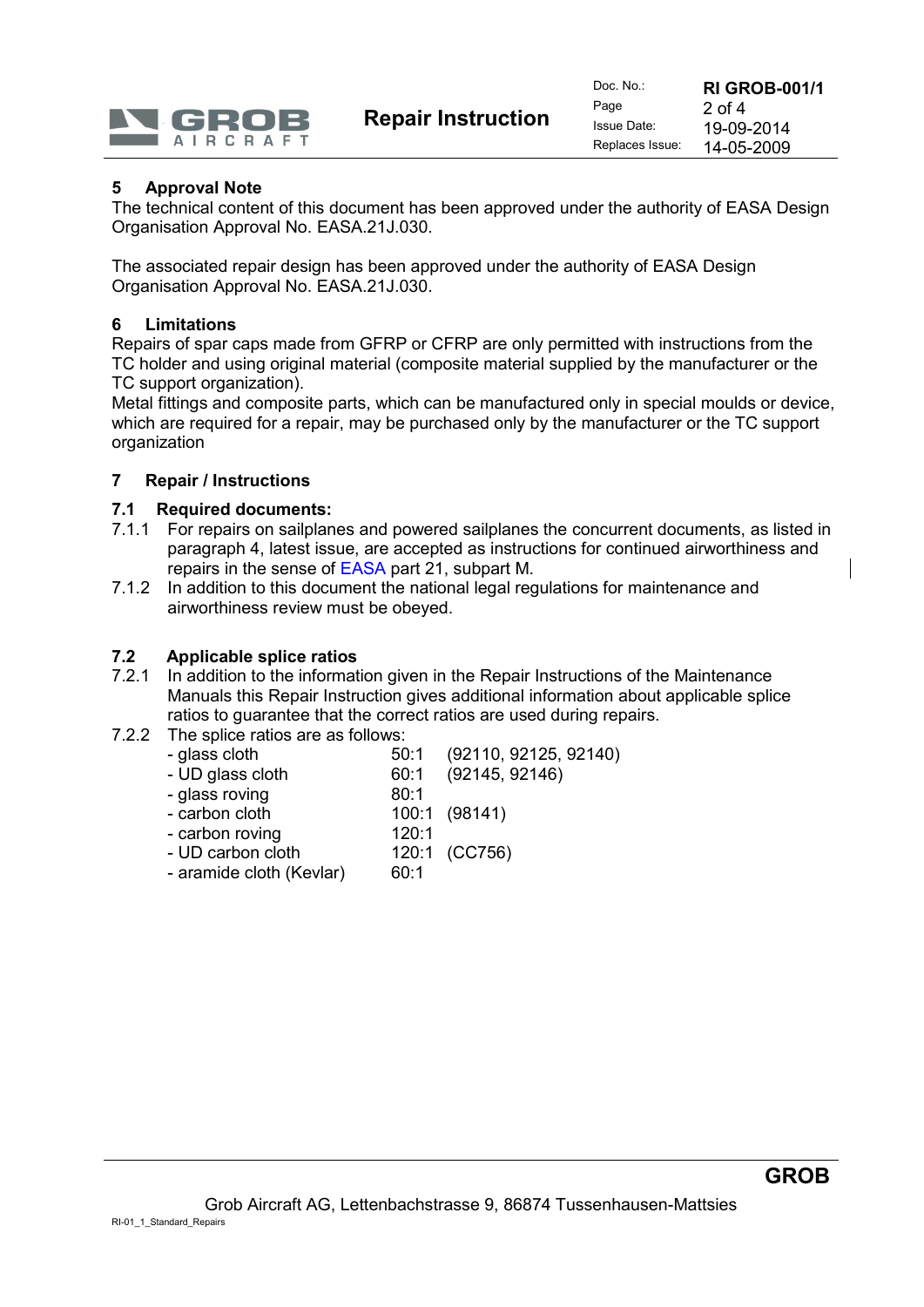

**Repair Instruction**

## **7.3 Applicable resin/ hardener – systems**

- 7.3.1 The originally approved resin/ hardener systems are listed in the corresponding Repair Instructions of the Maintenance Manual. If these are no longer available the following resin/ hardener systems are approved as alternatives. In addition to this information the latest manufacturer instructions must be obeyed!
	- A. Resin L 285 / hardener H 285/ 286/ 287

Mixing ratio:

L 285 : H 285 /286 / 287 Parts by weight 100 : 38 - 40

Curing process:

- o Curing: 24 h at room temperature or 2,5 h at 55°C
- $\circ$  Post curing:  $> 12$  h at 55°C + 5°C
- B. Resin EPR L20 / hardener EPH

| Resin | Hardener      | Hardener old name | Mixing ratio |
|-------|---------------|-------------------|--------------|
| L20   | <b>EPH196</b> | <b>VE2896</b>     | 100:18       |
|       | <b>EPH573</b> | VE2723            | 100:23       |
|       | <b>EPH960</b> | SL                | 100:34       |
|       | EPH960/75     | <b>SL75</b>       | 100:32       |
|       | EPH960/50     | <b>SL50</b>       | 100:31       |
|       | EPH960/25     | SL <sub>25</sub>  | 100:29       |
|       | EPH101        | H91               | 100 : 27     |

Curing process:

24 hours at room temperature and 15 hours at 60°C

or

3 hours at 30°C-40°C and 10 hours at 60°C

## **8 Weight and CG**

Influence of repair on weight and balance has to be assessed and if required a new weight report and control surface weight and balance report (Residual Moment!) must be issued

## **9 Material and Availability**

Required material may be ordered on request.